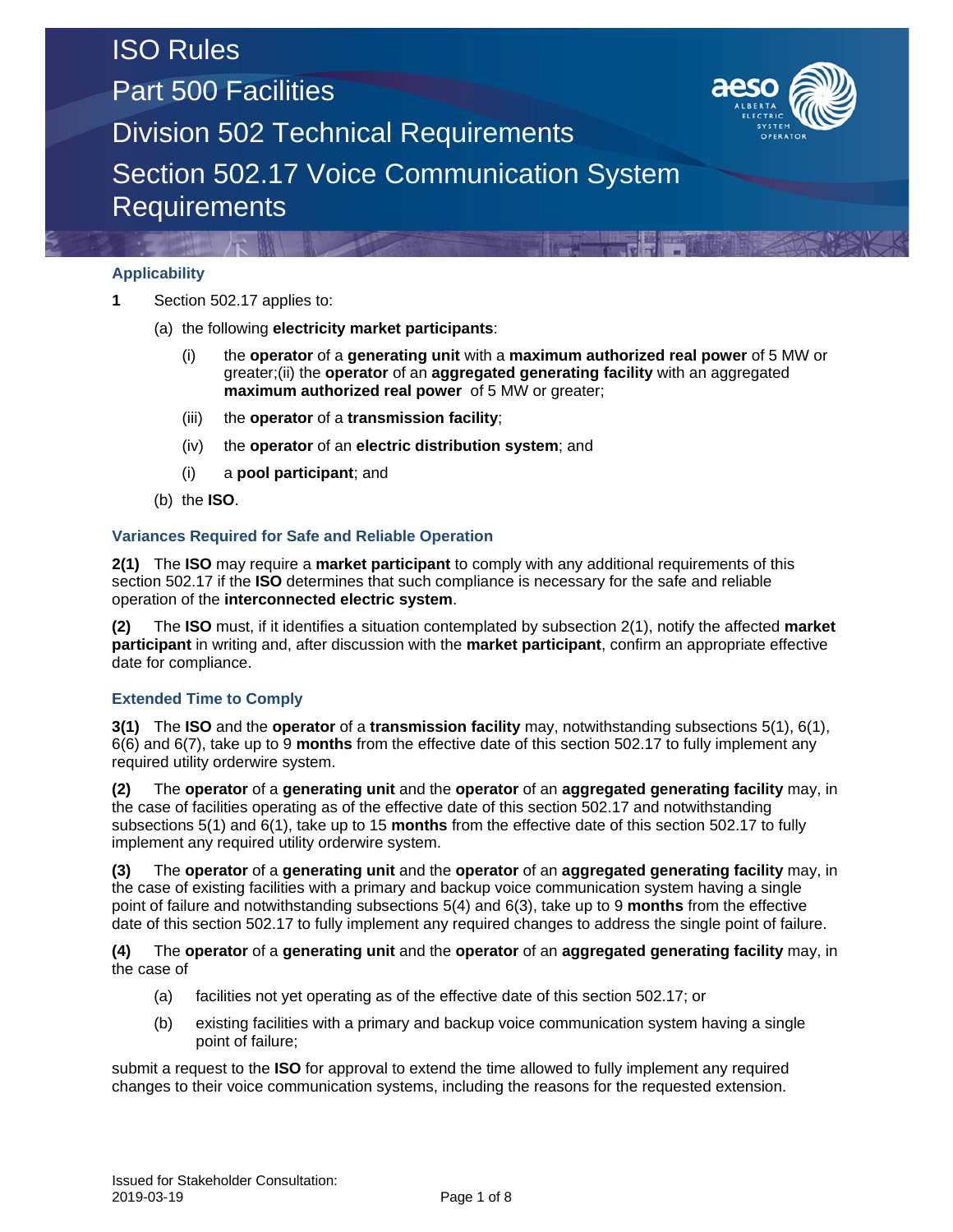## ISO Rules Part 500 Facilities Division 502 Technical Requirements Section 502.17 Voice Communication System **Requirements**



**(5)** The **ISO** must make a decision on its approval and notify the **operator** of a **generating unit** or **operator** of an **aggregated generating facility** in writing of the decision no later than 90 **days** after the date of receiving the submission set out in subsection 3(4).

**(6)** A **market participant** that takes additional time as permitted under the provisions of any of subsections 3(1), 3(2), 3(3) and 3(4), must remain in compliance with the previously applicable **ISO rules** governing required utility orderwire system or other required changes to address the single point of failure until the **market participant** is compliant with this section 502.17.

### **Requirements for Primary and Backup Voice Communication System for the ISO**

**4(1)** The **ISO** must have primary and backup voice communication systems at its coordination centre and other back up locations to exchange communications with the control rooms or **control centres** of:

- (a) each adjacent interconnected transmission **operator** directly connected to Alberta;
- (b) each adjacent **balancing authority** directly connected to Alberta; and
- (c) each adjacent **reliability coordinator** within the Western **Interconnection**.

**(2)** The **ISO** must have the primary and back up communication systems in its coordination centre and other back up locations to exchange communications with the control rooms or **control centres** of any **market participant** that is required to comply with the provisions of this section 502.17.

**(3)** The **ISO** must have primary and backup voice communication systems between its coordination centre and back up locations.

**(4)** The **ISO** must have personnel available for all hours of the **day**, 7 **days** a week, to receive and respond to any voice communication regarding a real-time system emergency condition via the communication systems identified in section 502.17.

#### **Requirements for Primary and Backup Voice Communication Systems with the ISO**

**5(1)** A **market participant** must have the primary voice communication system and, where identified, one of the backup voice communication systems at each of their control rooms and **control centres** to the **ISO** coordination centre and other back up locations as required by *Table 1 - Requirements for Primary and Backup Voice Communications Systems with the ISO* in Appendix 1.

**(2)** A **market participant** whose **control centre** is located outside of Alberta may, notwithstanding any other provision of this section 502.17, use an alternative backup communication system if it receives written approval from the **ISO**.

**(3)** A **market participant** that has a primary communication system with the **ISO** must ensure that the primary voice communication system is:

- (a) a commercial service with direct access telephone connection;
- (b) not degraded by any other communication or data transfer activities if there is any shared equipment or functionality associated with the connection;
- (c) automatically forwarded to another number if the primary number is busy; and
- (d) prohibited from using voicemail.

**(4)** Each **market participant** listed in *Table 1 - Requirements for Primary and Backup Voice Communications Systems* in Appendix 1 must ensure that its backup voice communication system with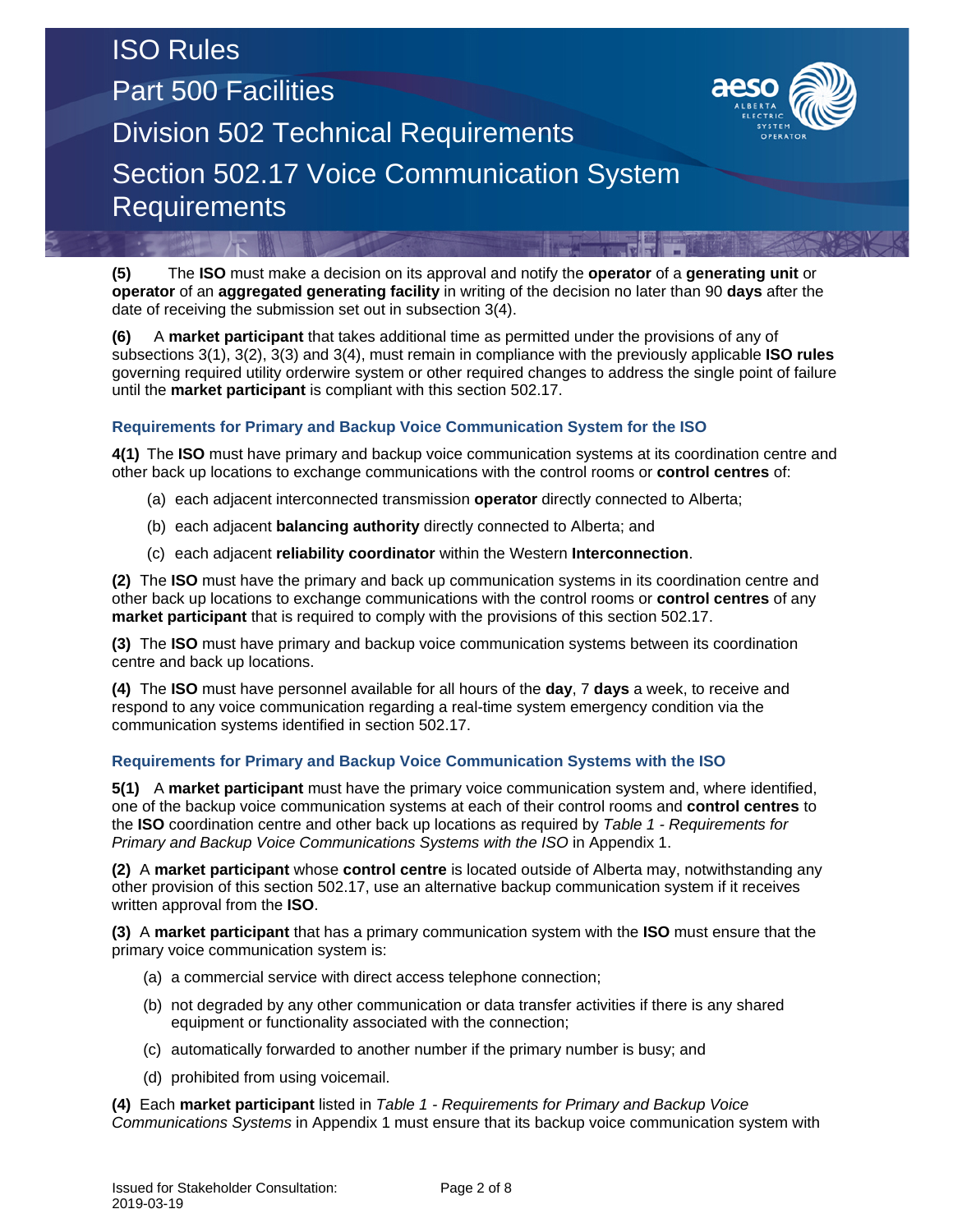# ISO Rules Part 500 Facilities Division 502 Technical Requirements Section 502.17 Voice Communication System **Requirements**



the **ISO** is an independent or redundant system with no common single point of failure with the primary voice communication system.

**(5)** A **market participant** may, notwithstanding any other provision of this section 502.17, use the same voice communication system for its primary and backup communication systems with the **ISO** if no other backup option is feasible and the **ISO** agrees in writing.

**(6)** A **market participant** must, where its backup voice communication system is a satellite network telephone, use the same satellite network system the **ISO** uses.

**(7)** A **market participant** must, where its backup voice communication system is a utility orderwire system, use telecommunication infrastructure the **market participant** and **legal owners** of **transmission facilities** each operate, and not depend on the commercial telecommunications system.

**(8)** Each **operator** of a **transmission facility**, each **operator** of an **aggregated generating facility** and each **operator** of a **generating unit** must have personnel available for all hours of the **day**, 7 **days** a week, to receive and respond to any voice communication regarding a real-time system emergency condition via the communication systems identified in section 502.17.

**Requirements for Primary and Backup Voice Communication Systems between Market Participants**

**6(1)** A **market participant** must have the primary voice communication system and, where identified, one of the backup voice communication systems from their control rooms and **control centres** to the other **market participants** as required by *Table 2 - Requirements for Primary and Backup Voice Communications Systems between Market Participants* of Appendix 2.

**(2)** A **market participant** whose control centre is located outside of Alberta may, notwithstanding any other provision of this section 502.17, may use an alternative backup communication system if it receives written approval from the **ISO**.

**(3)** Each **market participant** listed in *Table 2 - Requirements for Primary and Backup Voice Communications Systems between Market Participants* in Appendix 2 must ensure that its backup voice communication system with any other **market participant** is an independent or redundant system with no common single point of failure with the primary voice communication system, and:

- (a) where the backup voice communication system is a satellite network telephone, it must use the same satellite network system between **market participants**; and
- (b) where the backup voice communication system is a utility orderwire system, it must use telecommunication infrastructure the **market participant** and the **legal owners** of the **transmission facility** operate, and not depend on the commercial telecommunications system.

**(4)** A **market participant** may, notwithstanding any other provision of this section 502.17, use the same voice communication system for its primary and backup communication systems with other **market participants** if no other backup option is feasible and the **ISO** agrees in writing.

**(5)** Each **operator** of a **transmission facility** that is required to have the primary communication system and one of the backup communication systems identified in *Table 2 - Requirements for Primary and Backup Voice Communications Systems between Market Participants* in Appendix 2, must have such communications with each of the following entities:

- (a) the **operator** of an **electric distribution system** with which it is directly connected to;
- (b) the **operator** of a **generating unit** and the **operator** of an **aggregated generating facility** with which it is directly connected;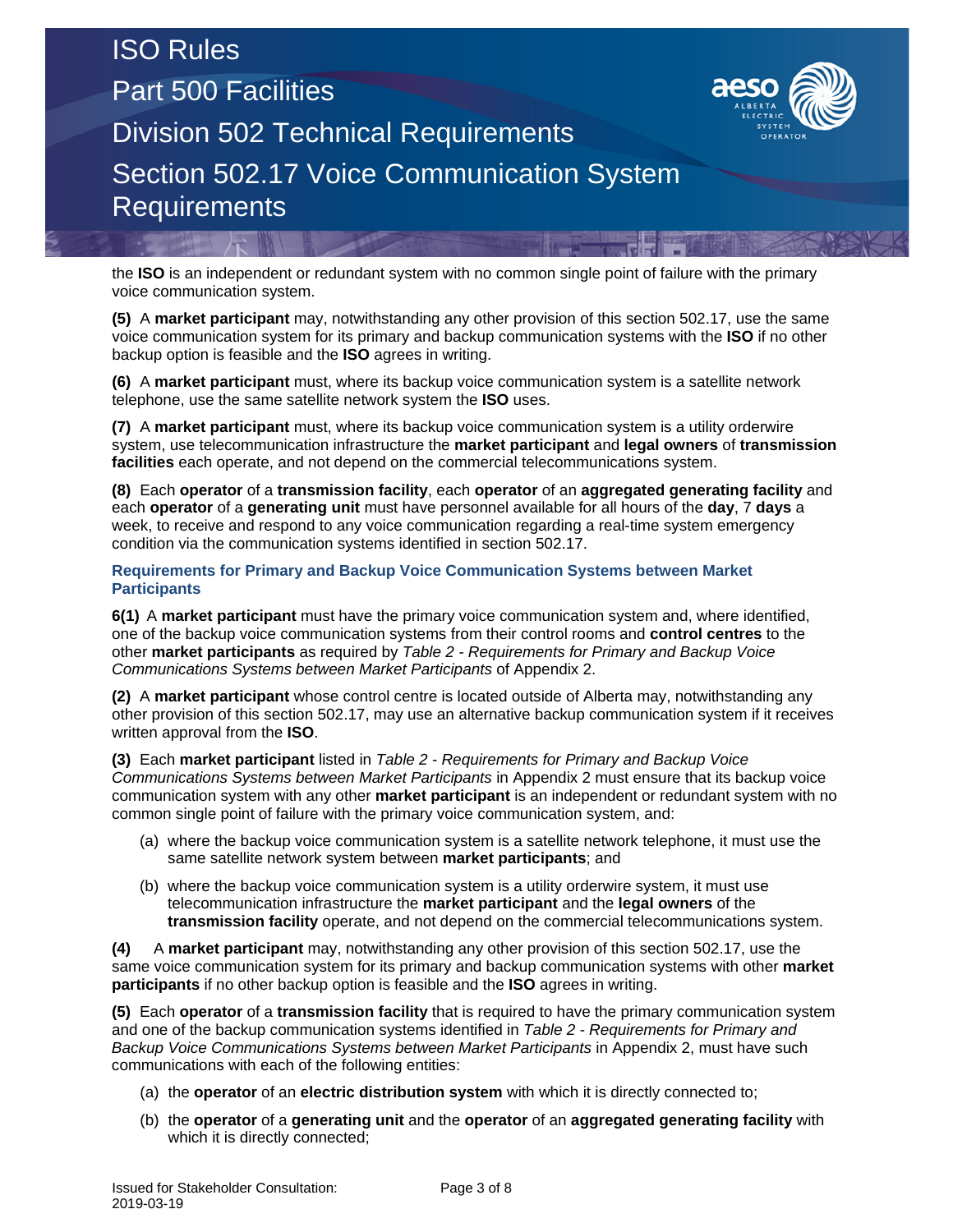Part 500 Facilities



Division 502 Technical Requirements

Section 502.17 Voice Communication System **Requirements** 

- (c) each adjacent **operator** of a **transmission facility**; and
- (d) each adjacent **interconnected transmission operator** that is directly connected to Alberta.

**(6)** Each **operator** of an **electric distribution system** that is required to have the primary voice communication system and one of the backup communication systems identified in*Table 2 - Requirements for Primary and Backup Voice Communications Systems between Market Participants* in Appendix 2, must have such communications with any directly connected **operator** of a **transmission facility** and directly connected **operator** of an **electric distribution system**.

**(7)** Each **operator** of a **generator unit** and **operator** of an **aggregated generating facility** that is required to have the primary voice communication system and one of the backup communication systems identified in *Table 2 - Requirements for Primary and Backup Voice Communications Systems between Market Participants* in Appendix 2, must have such communications with any directly connected **operator** of a **transmission facility** or **operator** of an **electric distribution system**.

### **Requirements for Internal Communication Capabilities**

**7(1)** Each of the **operator** of a **transmission facility** and **operator** of an **electric distribution system** must have field voice communication systems between their **control centres** and their field personnel which remain operational for a minimum of 8 hours in the event of an extended power outage affecting its facilities.

**(2)** A **market participant** that has multiple control rooms or control centres that control the same facility, must ensure that voice communication systems exist between those control rooms or control centres.

### **Performance and Maintenance of Primary and Backup Voice Communication Systems**

**8(1)** A **market participant** required to have primary and backup voice communication systems must ensure that all of its primary and backup voice communication systems are maintained in accordance with **good electric industry practice**.

**(2)** Each **operator** of a **generating unit** and **operator** of an **aggregated generating facility** required to have primary voice communication systems must ensure that its primary voice communication systems meet the availability requirements in the following table based on their **maximum authorized real power**.

| Maximum Authorized Real Power | Minimum Availability |  |  |  |
|-------------------------------|----------------------|--|--|--|
| $<$ 50MW                      | 95%                  |  |  |  |
| >=50MW and <300MW             | 97%                  |  |  |  |
| $>=300$ MW                    | 98%                  |  |  |  |

**(3)** The **ISO** and each **operator** of a **transmission facility**, except those who only operate radial **transmission system** equipment, with a **control centre** required to have primary voice communication systems must ensure that its primary voice communication systems have availability greater or equal to 99%.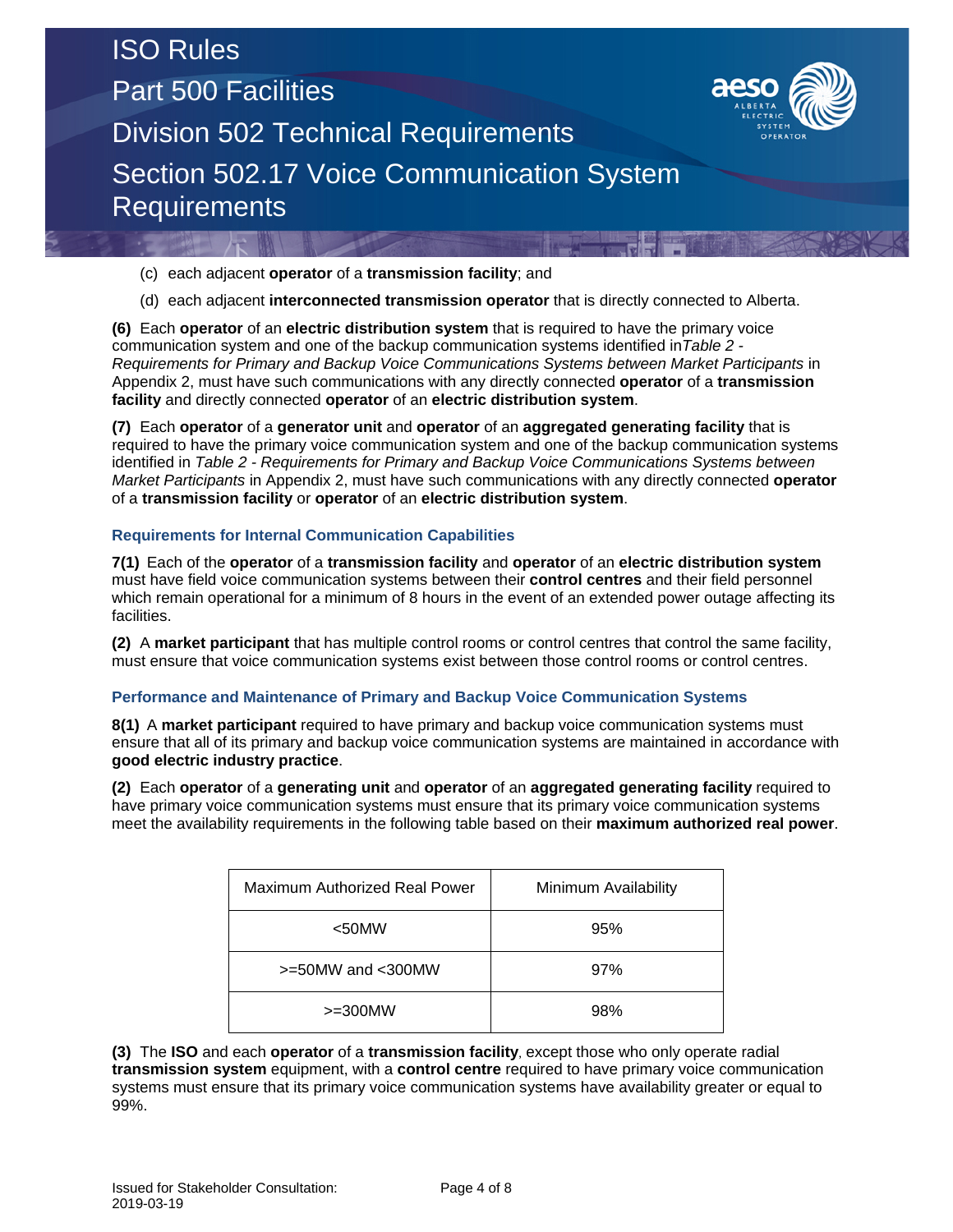# ISO Rules Part 500 Facilities Division 502 Technical Requirements Section 502.17 Voice Communication System **Requirements**

**(4)** Each **operator** of an **electric distribution system** who contributes load additions for **black start capability**, with a **control centre** required to have primary voice communication systems must ensure that its primary voice communication systems have availability greater or equal to 97%.

**(5)** Each **operator** of a **generating unit** and **operator** of an **aggregated generating facility** required to have backup voice communication systems must ensure that its backup voice communication systems meet the availability requirements in the following table based on their **maximum authorized real power**.

| Maximum Authorized Real Power | Minimum Availability |  |  |  |
|-------------------------------|----------------------|--|--|--|
| $<$ 50MW                      | 95%                  |  |  |  |
| >=50MW and <300MW             | 99%                  |  |  |  |
| $>=300$ MW                    | 99.5%                |  |  |  |

**(6)** The **ISO** and each **operator** of a **transmission facility**, except those who only operate radial **transmission system** equipment, with a **control centre** required to have backup voice communication systems must ensure that its backup voice communication systems have availability greater or equal to 99.5%.

**(7)** Each **operator** of an **electric distribution system** who contributes load additions for **black start capability,** with a **control centre** required to have backup voice communication systems must ensure that its backup voice communication systems have availability greater or equal to 99%.

**(8)** Each **market participant** may, notwithstanding subsections 8(2), 8(3), 8(4), 8(5), 8(6), and 8(7), have a temporary lower availability for its primary or backup voice communication system if the **ISO** agrees in writing to a revised availability based on a plan to repair, in appropriate extenuating circumstances.

### **Extended Power Outage**

**9(1)** Each **market participant** required to have a backup communication system that is an:

- (a) **operator** of a **generating unit** greater than or equal to 50 MW, or
- (b) **operator** of an **aggregated generating facility** greater than or equal to 50,

must ensure that its backup voice communication equipment located within its facilities remains operational for a minimum of 36 hours in the event of an extended power outage to its facilities.

**(2)** Each **market participant** required to have a backup communication system that is an:

- (a) **operator** of a **transmission facility** with a centralized **control centre**, or
- (b) **operator** of an **electric distribution system** with a centralized **control centre,**

must ensure that its backup voice communication equipment remains operational for a minimum of 72 hours in the event of an extended power outage to its facilities.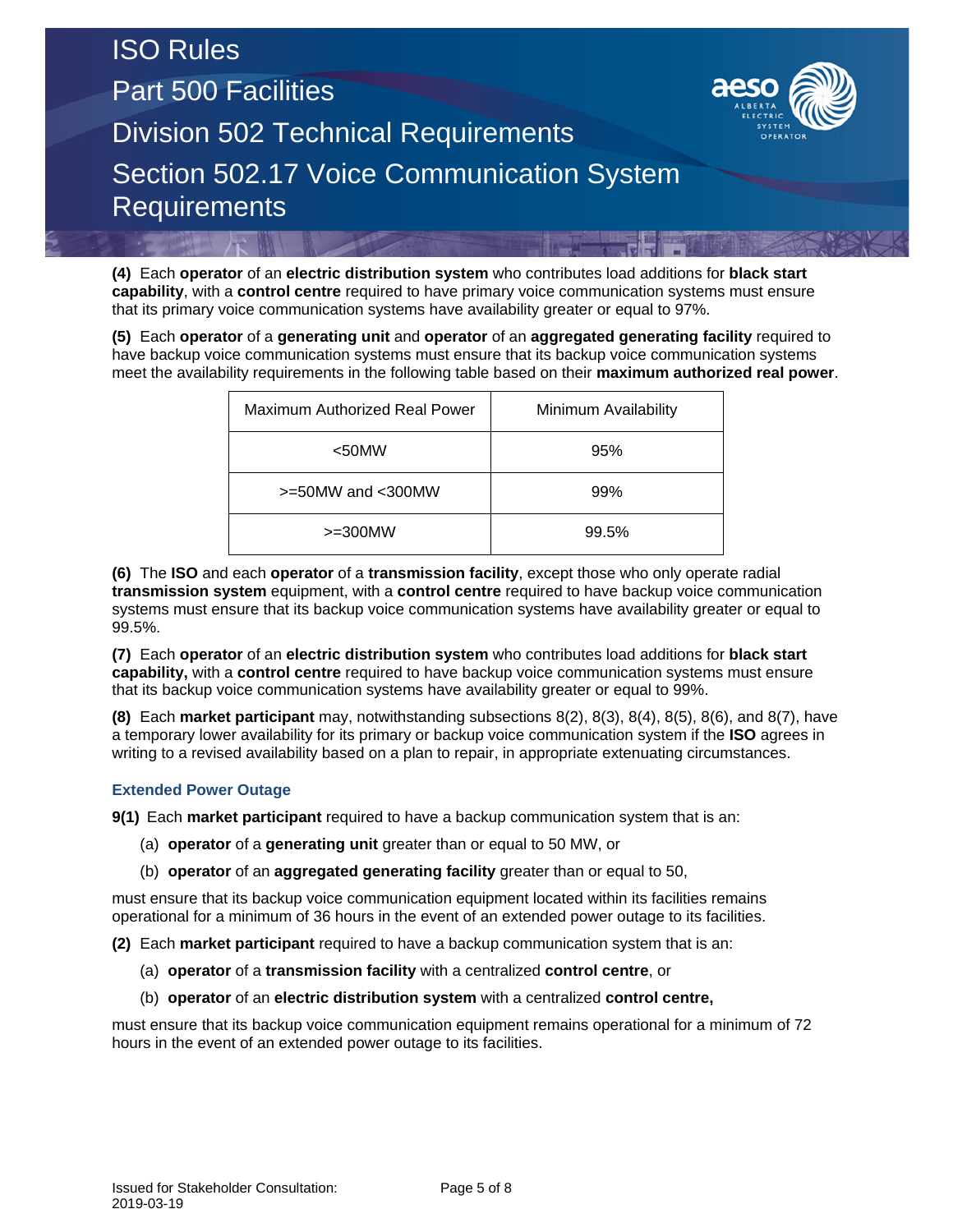Part 500 Facilities



Division 502 Technical Requirements

Section 502.17 Voice Communication System **Requirements** 

### **Loss of Primary Voice Communication Systems**

**10(1)** The **ISO** must, within 60 minutes of the detection of a failure of its primary voice communication system that lasts 30 minutes or longer, notify the entities that it is required to have backup communications with of such failure.

**(2)** A **market participant** that is required to have backup communication systems must, within 60 minutes of the detection of a failure of its primary voice communication system that lasts 30 minutes or longer, notify the **ISO** and the entities with which it has backup communication systems of such failure.

**(3)** A **market participant** that does not have backup communication systems must initiate or coordinate action to determine a mutually agreeable action for the restoration of its voice communication systems capability with:

- (a) the **ISO**; and
- (b) each **operator** of a **transmission facility** to which it is directly connected to that may be affected by a failure.

### **Loss of Back Up Communication Systems**

**11** Each of the **ISO** and a **market participant** must, if any of their required backup communication systems experience a material disruption or complete failure outside a test period, initiate or coordinate action to repair, or designate a replacement backup communication system, within 2 hours after becoming aware of the disruption or loss of the backup communication system.

### **Testing of Back Up Communication Systems**

**12(1)** Each of the **ISO** and a **market participant** with a backup voice communication system must test its backup voice communication systems at least once each **month** to verify successful two-way voice communication.

**(2)** Each of the **ISO** and a **market participant** must, if the monthly test conducted pursuant to subsection 12(1) is unsuccessful, initiate or coordinate action to repair, or designate a replacement back up communication system, within 2 hours of the unsuccessful test.

### **Appendices**

Appendix 1 – *Table 1 - Requirements for Primary and Backup Voice Communications Systems with the ISO*

Appendix 2 - *Table 2 - Requirements for Primary and Backup Voice Communications Systems between Market Participants*

#### **Revision History**

| <b>Date</b> | <b>Description</b> |
|-------------|--------------------|
| XXXX-XX-XX  | Initial release    |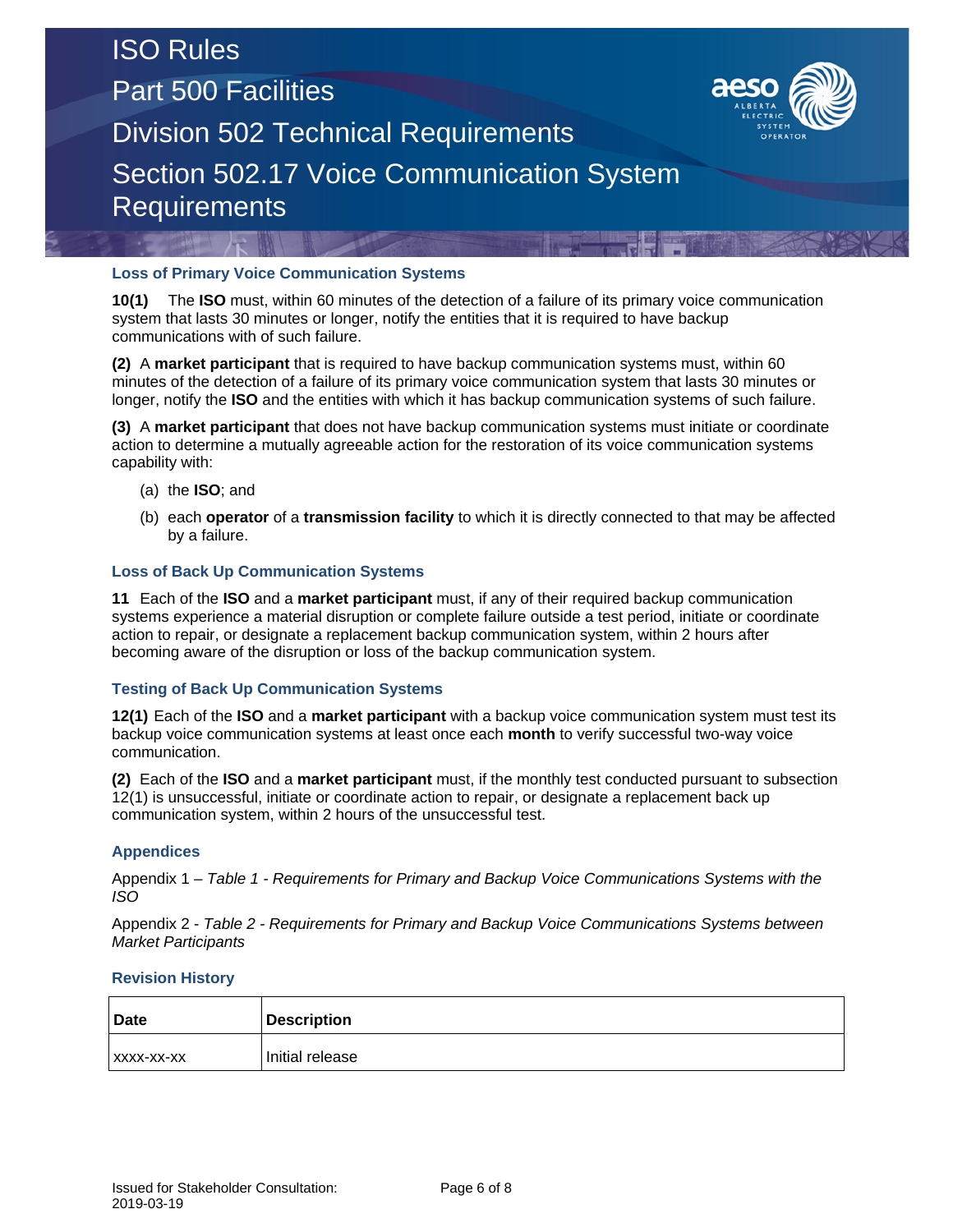Part 500 Facilities



Division 502 Technical Requirements

Section 502.17 Voice Communication System **Requirements** 

#### **Appendix 1**

#### **Table 1 - Requirements for Primary and Backup Voice Communications Systems with the ISO**

| <b>Market Participant Subcategory</b>                                                                                                                                                                                                                                                                | <b>Primary and Backup Requirements</b> |
|------------------------------------------------------------------------------------------------------------------------------------------------------------------------------------------------------------------------------------------------------------------------------------------------------|----------------------------------------|
| 1. (Pool) A pool participant who may receive an energy market dispatch or a directive.                                                                                                                                                                                                               | Primary - P<br>Backup - none           |
| 2. (Ancillary) A pool participant who may receive a dispatch for ancillary services or a directive.                                                                                                                                                                                                  | Primary - P<br>Backup - OW SAT BKD     |
| 3. (DER) The operator of a generating unit or aggregated generating facilities connecting to the interconnected electric system or to facilities<br>within the City of Medicine Hat at a nominal voltage of less than 69kV.                                                                          | Primary - P<br>Backup - none           |
| 4. (<50MW) The operator of a generating unit or aggregated generating facilities connecting to the transmission system or to transmission<br>facilities within the City of Medicine Hat where the aggregated maximum authorized real power is less than 50 MW.                                       | Primary - P<br>Backup - BKD OW         |
| 5. (<300MW) The operator of a generating unit or aggregated generating facilities connecting to the transmission system or to transmission<br>facilities within the City of Medicine Hat where the aggregated maximum authorized real power is equal to or greater than 50MW and less than<br>300MW. | Primary - PC<br>Backup - SAT OW        |
| 6. (>=300MW) The operator of a generating unit or aggregated generating facilities connecting to the transmission system or to transmission<br>facilities within the City of Medicine Hat where the aggregated maximum authorized real power is equal to or greater than 300 MW.                     | Primary - PC<br>Backup - OW            |
| 7. (blackstart) The operator of a generating unit providing a black start capability service.                                                                                                                                                                                                        | Primary - PC<br>Backup - OW            |
| 8. (TFO) The operator of a transmission facility, except those who only operate radial transmission system equipment.                                                                                                                                                                                | Primary - PC<br>Backup - OW            |
| 9. (Radial) The operator of a transmission facility operating only radial transmission system equipment.                                                                                                                                                                                             | Primary - PC<br>Backup - OW SAT BKD    |
| 10. (DFO) The operator of an electric distribution system, except those who contributes load additions for black start capability process<br>requirements.                                                                                                                                           | Primary - P<br>Backup - none           |
| 11. (DFO blackstart) The operator of an electric distribution system who contributes load additions for black start capability process<br>requirements.                                                                                                                                              | Primary - P<br>Backup - OW SAT BKD     |

The defined primary and, if specified, one of the backup options is required as per section 4(1).

#### **Legend**

PC = A commercial service with a primary direct access telephone connection from each control room and control centre, with the telephone having mute and conference call capabilities

P = A commercial service with primary direct access telephone connection from each control room and control centre.

OW = A utility orderwire service from the control room.

SAT = A satellite network telephone service from the control room.

BKD = A backup direct access telephone connection from the control room.